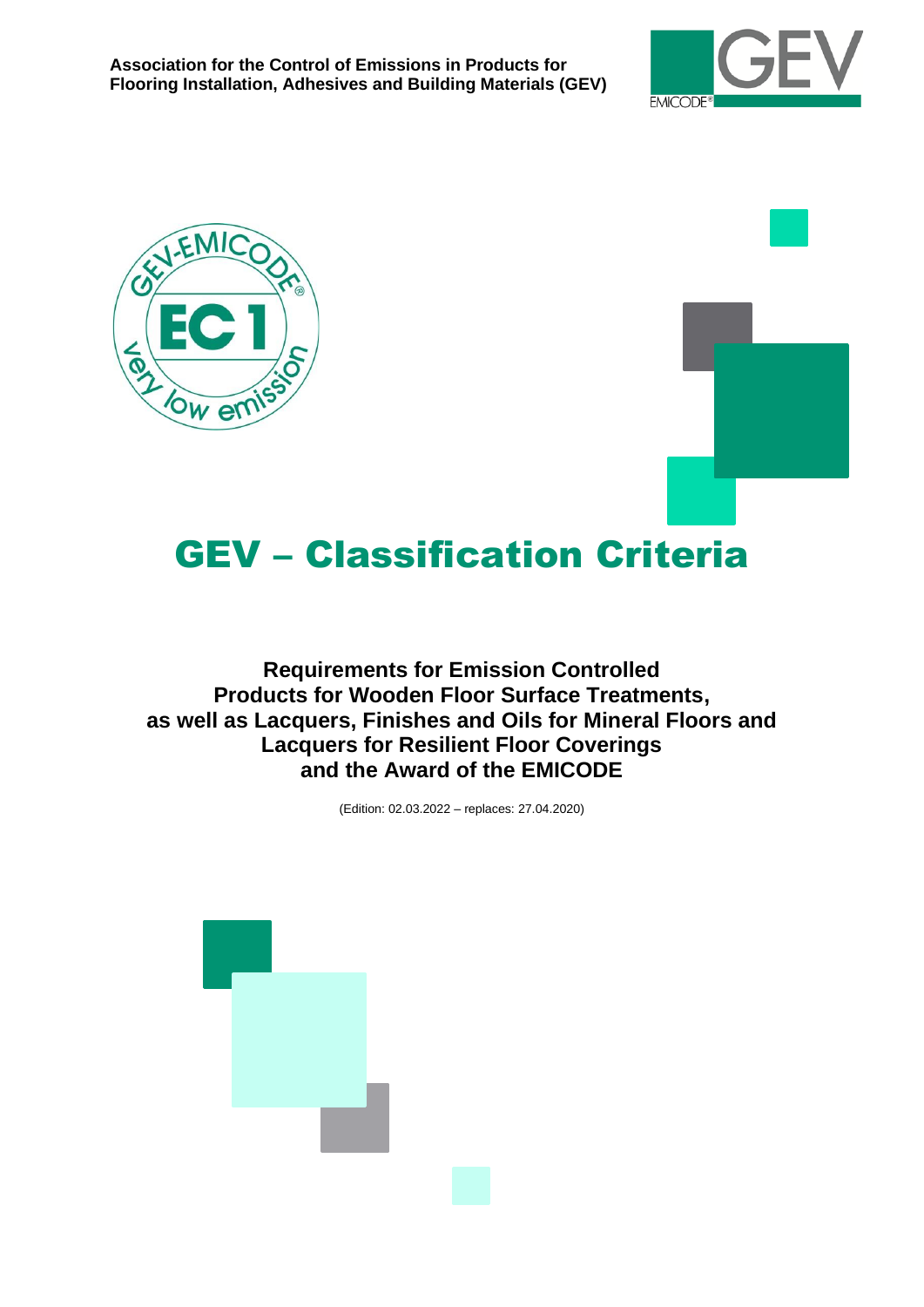## **Table of contents**

| 1.      |                                                                                                                                                        |  |
|---------|--------------------------------------------------------------------------------------------------------------------------------------------------------|--|
| 2.      |                                                                                                                                                        |  |
| 2.1     |                                                                                                                                                        |  |
| 2.2     |                                                                                                                                                        |  |
| 2.3     |                                                                                                                                                        |  |
| 2.4     |                                                                                                                                                        |  |
| 2.5     |                                                                                                                                                        |  |
| 2.5.1   |                                                                                                                                                        |  |
| 2.5.2   |                                                                                                                                                        |  |
| 2.5.3   |                                                                                                                                                        |  |
| 2.6     |                                                                                                                                                        |  |
| 2.7     |                                                                                                                                                        |  |
| 2.8     |                                                                                                                                                        |  |
| 3.      | Requirements for emissions controlled products for wooden floor surface<br>treatments, lacquers, finishes and oils for mineral floors and lacquers for |  |
| 3.1     |                                                                                                                                                        |  |
| 3.1.1   |                                                                                                                                                        |  |
| 3.1.2   |                                                                                                                                                        |  |
| 3.1.2.1 |                                                                                                                                                        |  |
| 3.1.2.2 |                                                                                                                                                        |  |
| 3.1.2.3 |                                                                                                                                                        |  |
| 3.1.2.4 |                                                                                                                                                        |  |
| 3.1.2.5 |                                                                                                                                                        |  |
| 3.2     |                                                                                                                                                        |  |
| 3.2.1   |                                                                                                                                                        |  |
| 3.2.2   |                                                                                                                                                        |  |
| 4.      |                                                                                                                                                        |  |
| 4.1     |                                                                                                                                                        |  |
| 4.2     |                                                                                                                                                        |  |
| 4.3     |                                                                                                                                                        |  |
| 4.3.1   |                                                                                                                                                        |  |
| 4.3.2   |                                                                                                                                                        |  |
| 4.4     |                                                                                                                                                        |  |
| 4.5     |                                                                                                                                                        |  |
| 5.      |                                                                                                                                                        |  |
| 6.      |                                                                                                                                                        |  |
|         |                                                                                                                                                        |  |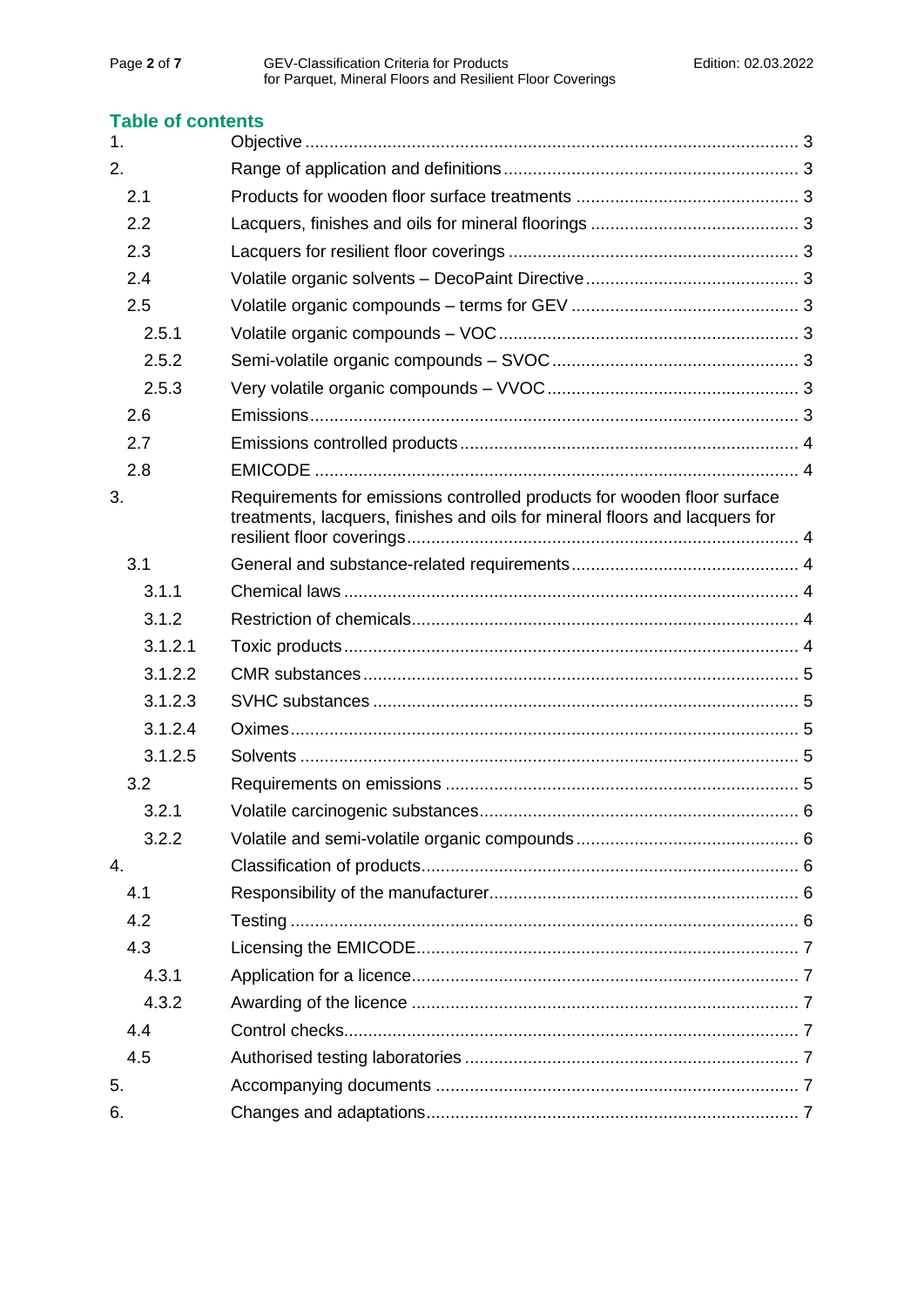# <span id="page-2-0"></span>**1. Objective**

This document specifies criteria for an evaluation of surface treatment products for parquet, as well as lacquers, finishes and oils for mineral floors and lacquers for resilient floor coverings in conformance with BRCW  $3<sup>1</sup>$  criteria on hygiene, health and the environment, and for a classification with respect to long-term emissions.

# <span id="page-2-1"></span>**2. Range of application and definitions**

## <span id="page-2-2"></span>**2.1 Products for wooden floor surface treatments**

Products for wooden floor surface treatments are water-based coatings/lacquers, primers and oils for surface treatment of parquet floorings, and water-based gap filler solutions for parquet. Products used for temporary cleaning and care products are not considered products for floor surface treatments within the frame of this definition.

## <span id="page-2-3"></span>**2.2 Lacquers, finishes<sup>2</sup> and oils for mineral floorings**

Water-based lacquers and finishes as well as oils are used for durable surface treatment of mineral floors (tiles, natural stone sheets, terrazzo floors, concrete floors and more). Products used for temporary finishing, cleaning and care products are not considered products for floor surface treatments within the frame of this definition.

## <span id="page-2-4"></span>**2.3 Lacquers for resilient floor coverings**

Water-based lacquers are used for surface treatment of resilient floor coverings. Products used for temporary finishing, cleaning and care products are not considered products for floor surface treatments within the frame of this definition.

## <span id="page-2-5"></span>**2.4 Volatile organic solvents – DecoPaint Directive**

European Directive 2004/42/EU limits the use of volatile organic compounds in certain paints and coatings. The term "volatile organic compound (VOC)" is defined by the Directive as a compound with an initial boiling point of maximum 250 °C at a standard air pressure of 1013 hPa.

## <span id="page-2-6"></span>**2.5 Volatile organic compounds – terms for GEV**

The definitions of EN 16516 apply to volatile organic compounds that can be emitted into indoor air during normal use.

## <span id="page-2-7"></span>**2.5.1 Volatile organic compounds – VOC**

Organic compounds that are detected in the interval of *n*-hexane (*n*-C6) to *n*-hexadecane (*n*-C16) under the conditions specified in the "GEV Testing Method".

## <span id="page-2-8"></span>**2.5.2 Semi-volatile organic compounds – SVOC**

Organic compounds that are detected after *n*-hexadecane (> *n*-C16) and before *n*-docosane  $(n-C_{22})$  under the conditions specified in the "GEV Testing Method".

## <span id="page-2-9"></span>**2.5.3 Very volatile organic compounds – VVOC**

Organic compounds that are detected before *n*-hexane (< *n*-C6) under the conditions specified in the "GEV Testing Method".

## <span id="page-2-10"></span>**2.6 Emissions**

Emissions are all volatile organic compounds that are released from products into the surrounding indoor air under normal conditions. The emissions behaviour is monitored in emissions test chambers.

<sup>&</sup>lt;sup>1</sup> BRCW requirements No. 3 of the Construction Products Regulation EU 305/2011, Annex 1 No. 3b (Basic Requirements for Construction Work).

<sup>2</sup> No maintenance products.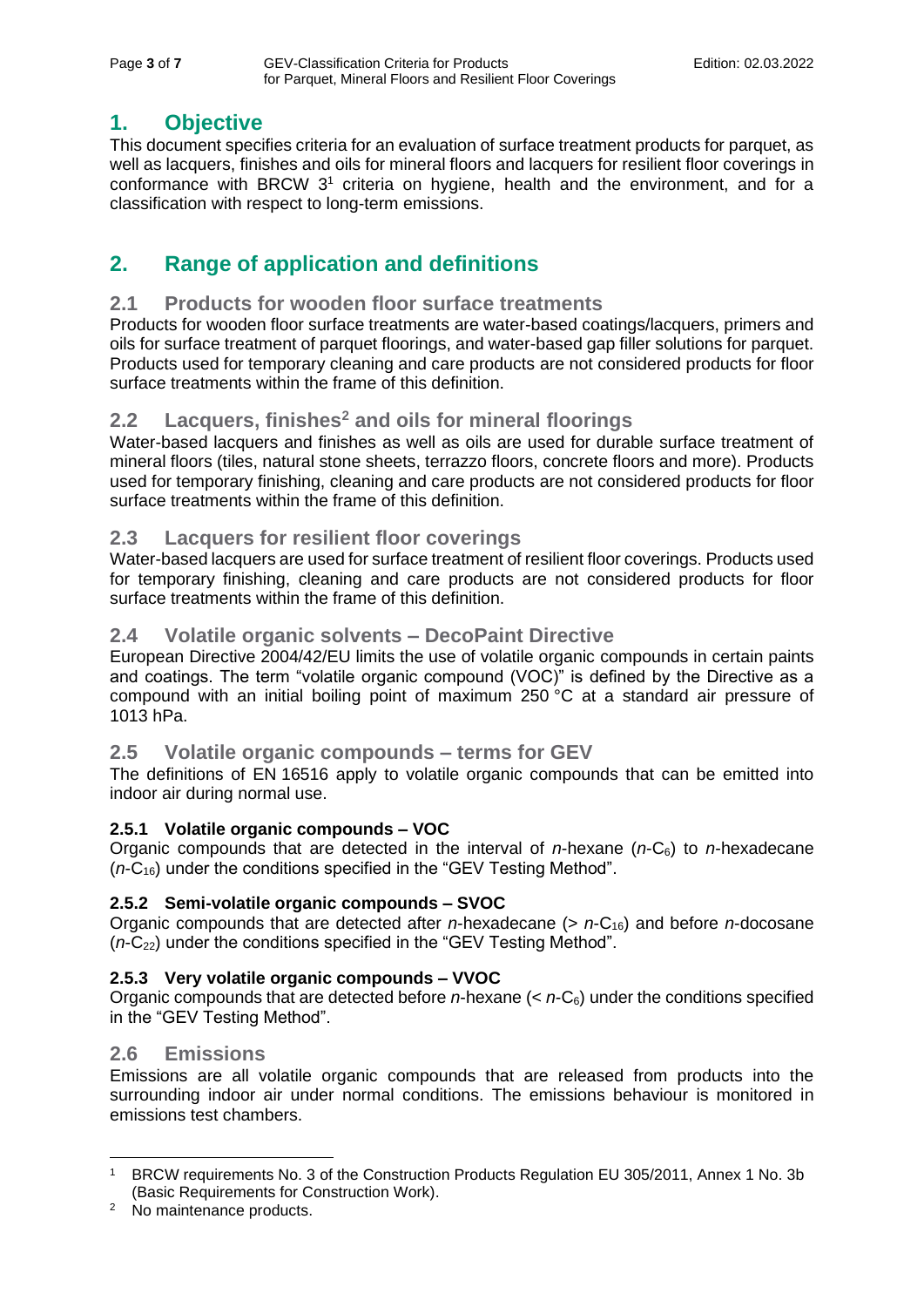## <span id="page-3-0"></span>**2.7 Emissions controlled products**

Emissions controlled products fulfil the requirements as specified in clause 3.1 and 3.2.

## <span id="page-3-1"></span>**2.8 EMICODE**

EMICODE is a registered mark of the GEV to classify and label emissions controlled products.

The term EMICODE is used to classify products with respect to their emissions, always in combination with the applicable emissions class according to 3.2.2 as follows:

| EMICODE EC 1PLUS | "very low emission <sup>PLUS"</sup> |
|------------------|-------------------------------------|
| EMICODE EC 1:    | "very low emission"                 |
| EMICODE EC 2:    | "low emission"                      |

The EMICODE can be assigned to products from the following groups:

- *Products for wooden floor surface treatments* Water-based parquet lacquers/coatings, water-based parquet primers and joint fillers for parquet, parquet oils, water-based UV lacquers for parquet, UV-curing lacquers (100 % solid) for parquet
- *Water-based lacquers and finishes and oils for mineral floorings*
- *Water-based lacquers and primers for resilient floorings, water-based UV lacquers for resilient floorings, UV-curing lacquers (100 % solid) for resilient floorings*

# <span id="page-3-2"></span>**3. Requirements for emissions controlled products for wooden floor surface treatments, lacquers, finishes and oils for mineral floors and lacquers for resilient floor coverings**

Construction products shall be safe in use. This includes that they must not be hazardous to the health of installers or users and shall have the lowest possible impact on the environment by emissions. For these reasons the following requirements are specified for emissions controlled products for wooden floor surface treatments, water-based lacquers and finishes as well as oils for mineral floors, and water-based lacquers for resilient floor coverings.

## <span id="page-3-3"></span>**3.1 General and substance-related requirements**

## <span id="page-3-4"></span>**3.1.1 Chemical laws**

All legal regulations with regard to production, labelling and packaging must be observed during manufacture of emissions controlled products for wooden floor surface treatments, water-based lacquers and finishes as well as oils for mineral floors, and water-based lacquers for resilient floor coverings.

A safety data sheet shall be prepared for emissions controlled products if required according to local law.

## <span id="page-3-5"></span>**3.1.2 Restriction of chemicals**

## <span id="page-3-6"></span>**3.1.2.1Toxic products**

Products (mixtures) which are classified according to European Hazardous Substances Regulation (EC) No. 1272/2008 (CLP Regulation) are classified in categories 1, 2 or 3 with regard to their toxic properties (CLP: Part 3: 3.1 acute toxicity) are excluded from the EMICODE.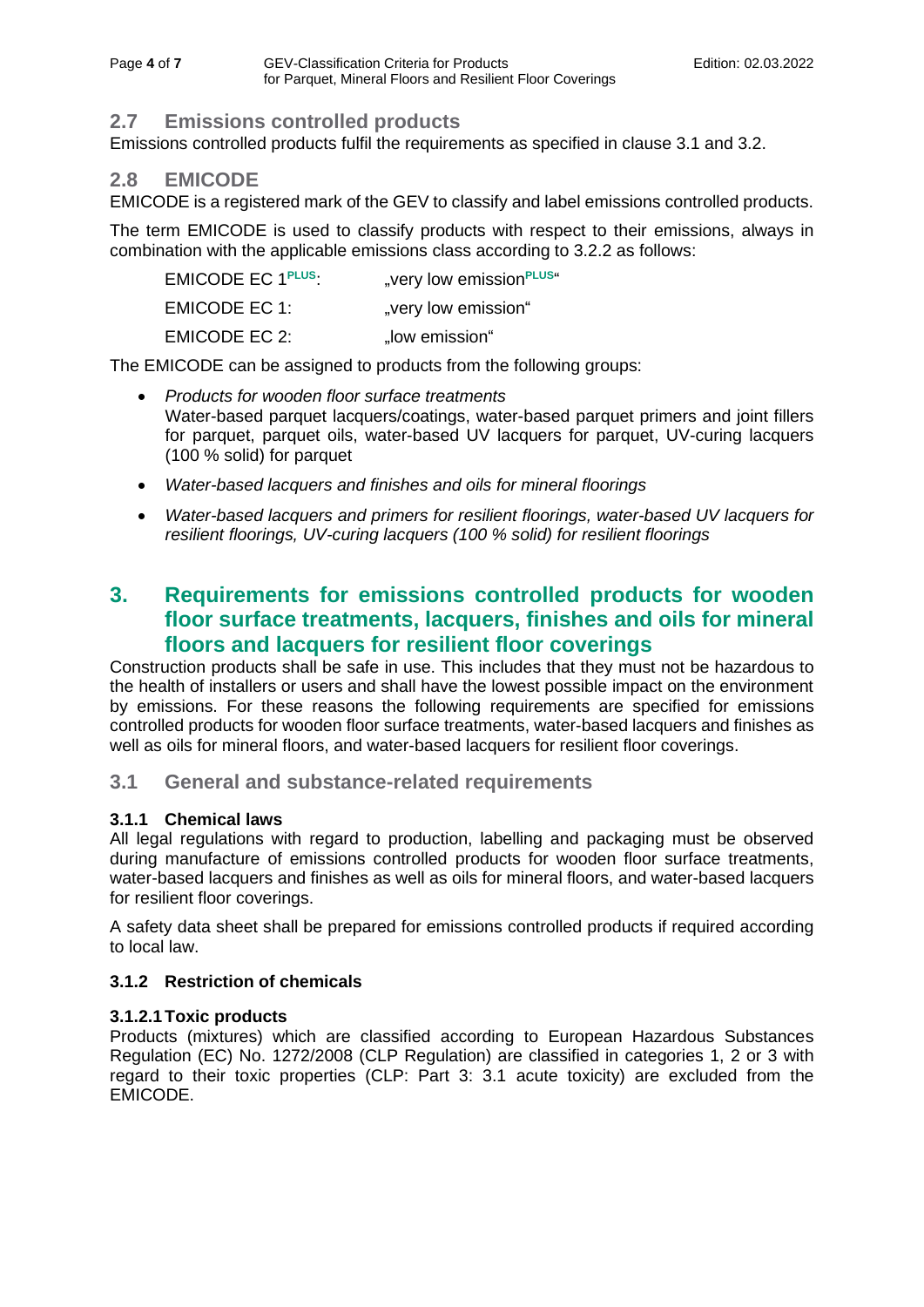#### <span id="page-4-0"></span>**3.1.2.2 CMR substances**

<span id="page-4-1"></span>CMR substances of categories  $1A$  or  $1B$ , shall not be actively used<sup>3</sup> in EMICODE products unless

- $\circ$  they do not emit into indoor air<sup>4</sup> and
- $\circ$  the concentration of use does not lead to labelling of the product with the following H-phrases H340, H350, H350i, H360, H360D, H360F, H360FD, H360fd H360Df or H360Fd.

The legal limits of the CLP Regulation (Regulation (EC) No 1272/2008) apply.

#### **3.1.2.3SVHC substances**

<span id="page-4-2"></span>Substances included under the REACH Regulation (EC 1907/2006) in accordance with art. 57 in the list established under REACH art. 59(1) (the so-called "Candidate List") must not be actively used in EMICODE products<sup>3</sup>, unless

- $\circ$  they do not emit into indoor air<sup>4</sup> and
- $\circ$  the concentration of use is below the labelling limit for hazardous substances.

At the time of application (initial application as well as licence renewal application), the current [candidate list](https://echa.europa.eu/de/candidate-list-table) applies.

#### **3.1.2.4Oximes**

Products (mixtures) which contain Methyl Ethyl Ketoxime (MEKO, Butanone oxime), Methyl Isobutyl Ketoxime (MIBKO) or Acetone oxime or which release them during curing are excluded from EMICODE.

#### <span id="page-4-3"></span>**3.1.2.5Solvents**

Products for wooden floor surface treatments, as well as water-based lacquers, water-based finishes and oils for mineral floors, and water-based lacquers for resilient floor coverings must show a content of solvent as in clause 2.4 of maximum

- o 3 % w/w VOCs for category EMICODE EC 1**PLUS**
- o 5 % w/w VOCs for category EMICODE EC 1 and
- o 8 % w/w VOCs for category EMICODE EC 2

#### after 01.07.2024.

The following w/w % limits apply until 01.07.2024:

- o 5 % w/w VOCs for category EMICODE EC 1**PLUS**
- o 8 w/w VOCs for category EMICODE EC 1 and
- o 8 w/w VOCs for category EMICODE EC 2

GEV aims at a further reduction of solvent content, as far as technically feasible.

#### <span id="page-4-4"></span>**3.2 Requirements on emissions**

Products for wooden floor surface treatments, as well as water-based lacquers, water-based finishes and oils for mineral floors, and water-based lacquers for resilient floor coverings, may contain so-called film building agents. These are organic compounds (VVOC, VOC or SVOC) that are released into indoor air partly during application, or during initial occupancy of the room.

To limit these so-called emissions, the following specifications apply to emissions controlled products:

<sup>&</sup>lt;sup>3</sup> Due to the use of technical raw materials, however, impurities of up to 0.1 % may be detectable in each case. However, in order to give raw material manufacturers time to adapt, EMICODE products may contain a maximum of 0.5 % of the cyclic siloxanes D4, D5 or D6 until 31.12.2022.

<sup>&</sup>lt;sup>4</sup> This means they are not detectable in an emission test according to the GEV testing method.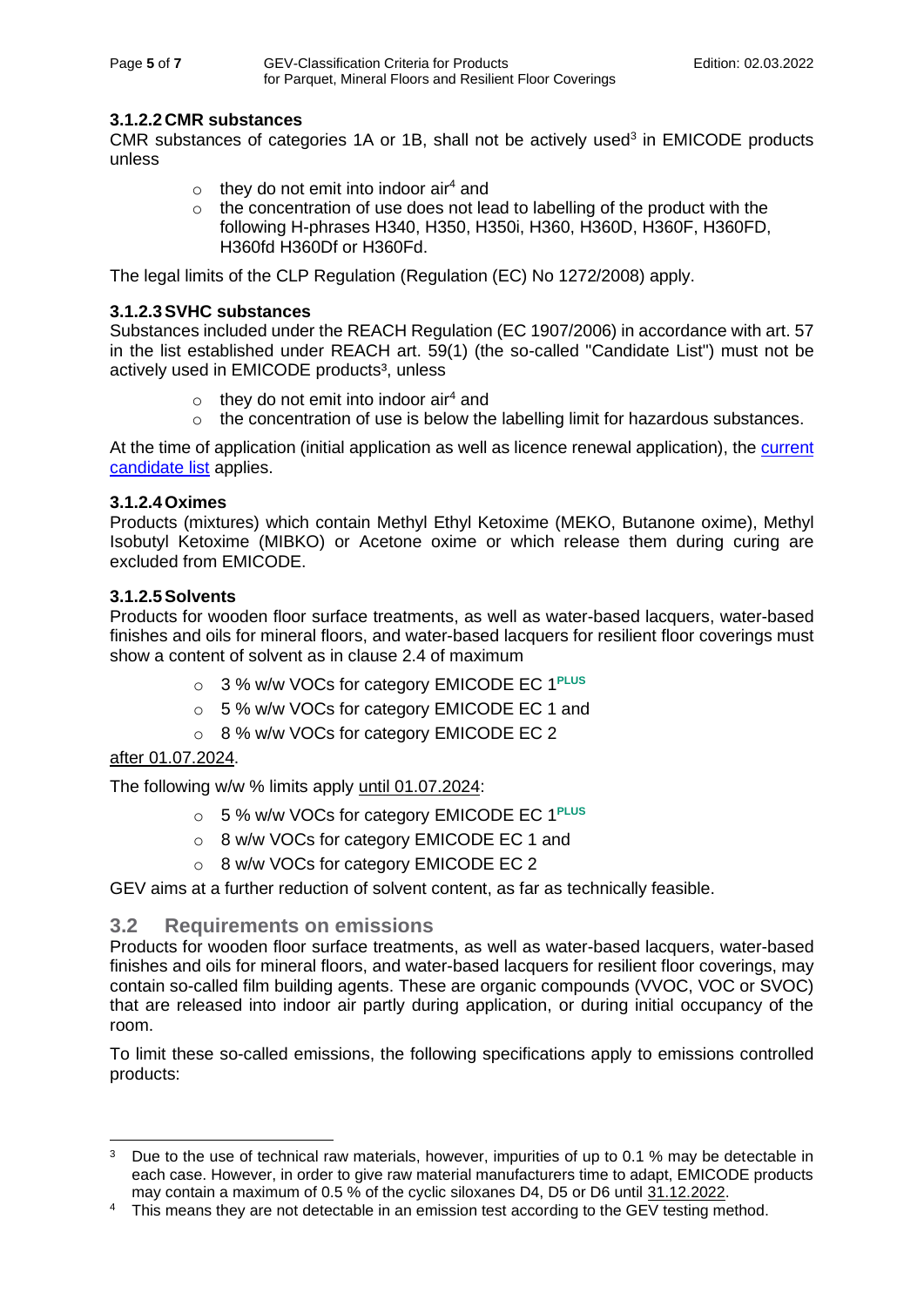#### <span id="page-5-0"></span>**3.2.1 Volatile carcinogenic substances**

A test shall show that emissions of the sum of all volatile carcinogenic organic substances of cat. 1A and 1B does not exceed 10  $\mu$ g/m<sup>3</sup> after 3 days and the emissions of any such individual VOC does not exceed 1  $\mu q/m^3$  after 28 days. Testing shall be performed according to the separate document "GEV Testing Method".

In addition to the above, product emissions after 3 days are limited as follows:

- Formaldehyde (cat. 1B) and acetaldehyde (cat. 2), each must not be above 50  $\mu$ g/m<sup>3</sup>,
- Sum of formaldehyde and acetaldehyde must not be above 0.05 ppm.

#### <span id="page-5-1"></span>**3.2.2 Volatile and semi-volatile organic compounds**

Determination of volatile organic compounds that might be releases from a product during a longer period is performed as specified in the "GEV Testing Method".

Classification of a product is done on the basis of the results of that test.

Emissions are evaluated after 28 days.

Emissions controlled products must not exceed these maximus emissions levels:

| <b>EMICODE</b>  | after 28 days<br><b>TVOC / TSVOC</b><br>[ $\mu$ g/m <sup>3</sup> ] |
|-----------------|--------------------------------------------------------------------|
| EC 1PLUS        | $\leq 100$<br>thereof max. 40 SVOC                                 |
| EC <sub>1</sub> | $\leq 150$<br>thereof max. 50 SVOC                                 |
| EC <sub>2</sub> | $\leq 400$<br>thereof max. 100 SVOC                                |



In addition, products labelled with EMICODE EC1**PLUS** must comply with the LCI-values and the R-value of the most recent [AgBB evaluation scheme](https://www.umweltbundesamt.de/en/topics/health/commissions-working-groups/committee-for-health-related-evaluation-of-building#agbb-health-related-evaluation-of-emissions-of-volatile-organic-compounds-vvoc-voc-and-svoc-from-building-products) after 28 days, and with an upper limit value of  $40 \mu q/m<sup>3</sup>$  for the sum of nonassessable VOCs (VOCs without LCI-value and non-identified VOCs). Results for acetic acid are not included in the calculation of TVOC and R value because acetic acid cannot be determined with the GEV testing method in a

quantitative manner according to EN 16516<sup>5</sup>.

Compliance is given as well if all limit values for a 28 days test are respected at an earlier point in time than after 28 days, but not earlier than after 10 days, provided that there was not observed any increase of emissions compared with the results after 3 days.

# <span id="page-5-2"></span>**4. Classification of products**

#### <span id="page-5-3"></span>**4.1 Responsibility of the manufacturer**

The manufacturer performs the evaluation of whether and which of the before-mentioned specifications are fulfilled by a product in his own responsibility. This concerns especially any changes in recipe that may lead to a re-classification of products.

## <span id="page-5-4"></span>**4.2 Testing**

Testing to determine product emissions shall be carried out by a laboratory holding an accreditation in accordance with ISO 17025 that includes the "GEV Testing Method" or the EN 16516.

<sup>5</sup> According to the experience of the GEV, the LCI-value of acetic acid always is respected clearly.